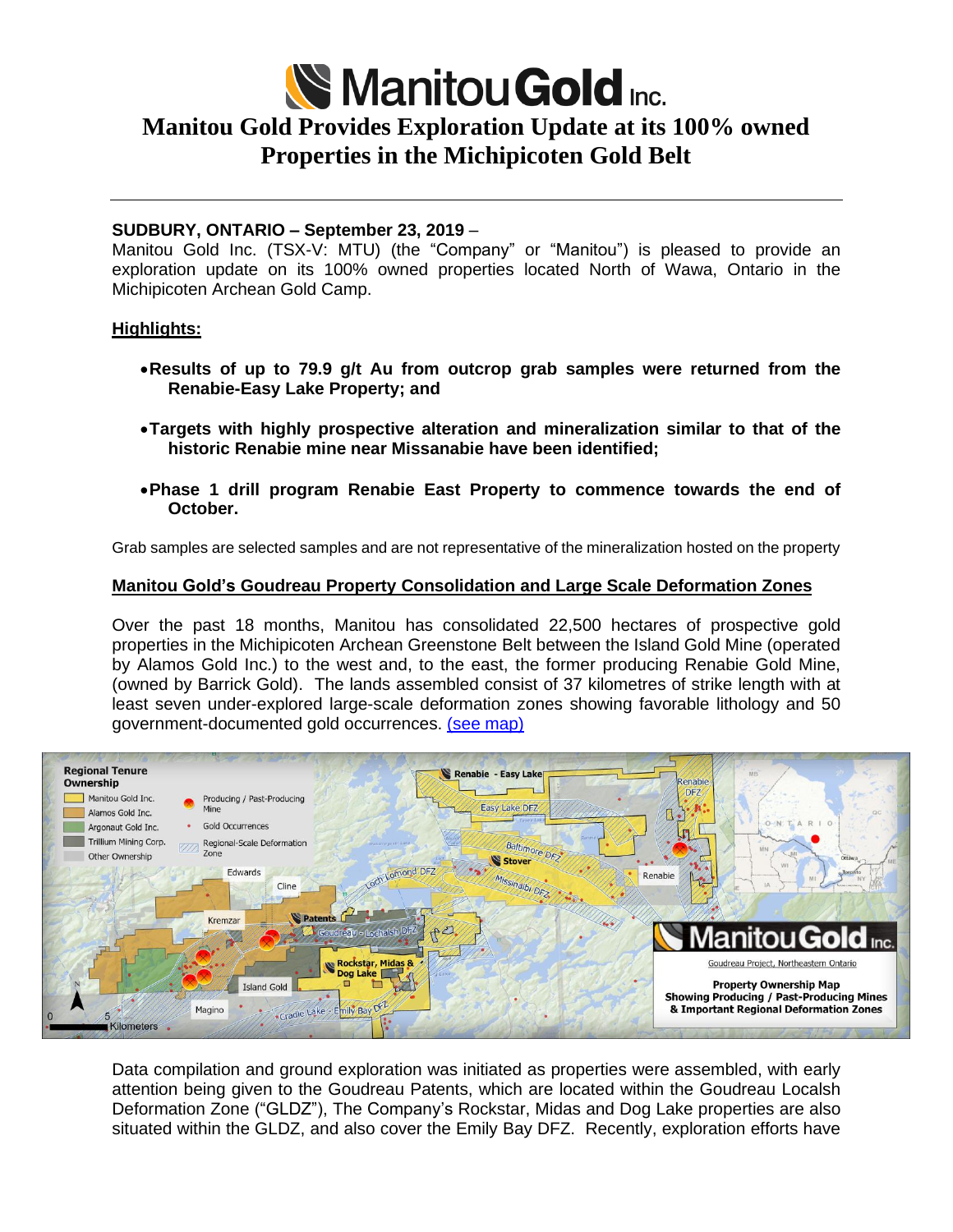shifted to the newly acquired Stover and Easy Lake–Renabie East properties, which are located in the eastern portion of the Company's contiguous land package.

## **Exploration Update**

## **Renabie-Easy Lake Property**

Examination of the area in and around the Reed Vein, located in the southeastern part of the Renabie East-Easy Lake property defined a high-strain north-northeast striking mineralized zone in tonalitic rocks of the Missinaibi Lake Batholith. Mineralization and alteration of this structure are both very similar to those of the Renabie deposit, consisting of pervasive hematite alteration and intermittent chlorite, sericite and epidote alteration and intermittent pyrite and galena mineralization. The structure has been traced for over 400 meters along surface before it disappears under overburden. It thus remains open along strike in both directions. Gold mineralization appears to occur in both foliation parallel and cross-cutting quartz veins hosted within zones of high strain.

Previous exploration in and around the Reed Vein demonstrated the presence of significant gold mineralization, but did not see any known follow-up work. Historical highlights from blasted channel samples at intervals of approximately 8 meters along the southern Reed Vein returned an average grade of 6.3 g/t Au with an average width of 1.3 m over approximately 130 m of strike length.

Surface grab sampling by MTU confirmed the presence of significant gold mineralization with assay results up to 79.9 g/t Au. A total of 18 grab samples have now been assayed from this area, with an average gold content of 18.2 g/t. Samples ranged from 79.9 to 0.1 g/t gold. An additional 13 samples from the Reed Vein are still pending analysis. Grab samples are selected samples and are not representative of the mineralization hosted on the property.

Based on current and historical results, several shallow diamond drill holes designed to test this occurrence at depth are currently being planned.

#### **Stover Property**

Ground evaluation of the Pileggi No.1 area, located in the south-central portion of the Stover property, targeted an area of known gold mineralization that has seen limited modern exploration. Historical work in the area (ca. 1940s) included trenching, numerous test pits and some limited diamond drilling. Assay results and locations of historical workings were largely undocumented.

Highlight assay results of grab samples collected in the vicinity of the old workings returned 9.37 g/t, 6.2 g/t and 4.1 g/t gold. An additional grab sample of laminated quartz collected 200 meters to south assayed 3.4 g/t gold.

Gold mineralization in the target area is associated with silicified and carbonate altered mafic volcanic rocks with laminated quartz veins and pyrite, chalcopyrite and pyrrhotite mineralization in east-southeast trending shear zones. Fieldwork completed to date in this area identified key targets for high-grade gold mineralization, which will be further evaluated by mechanical stripping to better define drill targets.

Prospecting efforts are also focusing on the Stover Lake occurrence situated in the Baltimore DFZ. Early review of a shallow 1988 drill program in the area identified wide intersections with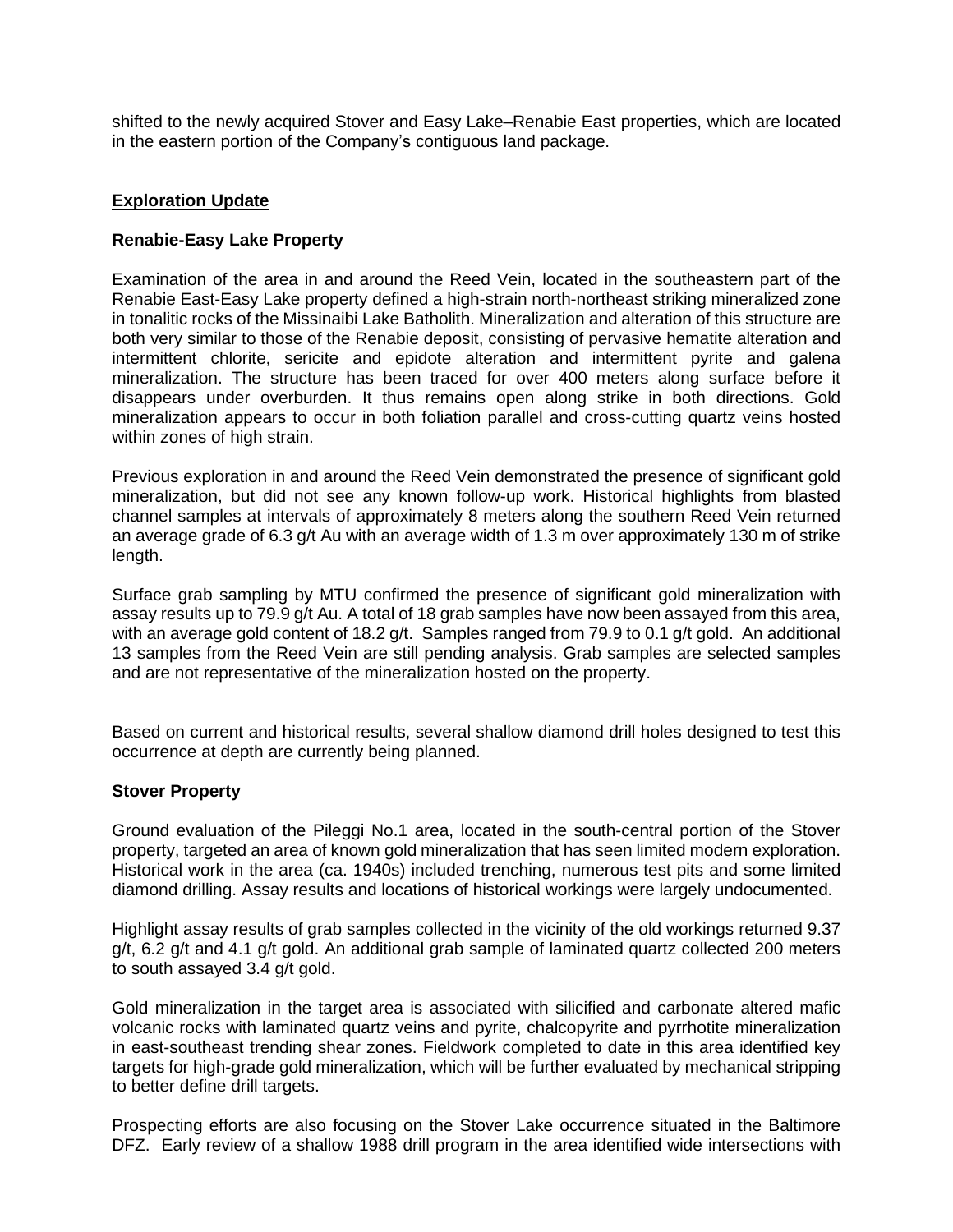anomalous gold values from five drill holes over a strike length of 61 meters in a predominantly quartz-sericite schist with quartz veining, pyrite mineralization and felsic dykes. The majority of holes intersected mineralization at depths of less than 100 meters.

Highlights of historical intersections at Stover include:

- $\circ$  1.1 g/t Au over 13.4 m, including 2.2 g/t Au over 2.1 m with a second down-hole intersection of 0.4 g/t Au over 45.8 m (SL-01)
- $\circ$  0.5 g/t Au over 38.6 m (SL-10)
- $\circ$  0.7 g/t Au over 48.5 m (SL-11)

Historic drill hole intercepts disclosed above are from diamond drilling completed before the introduction of National Instrument 43-101 and results have not been verified by a Qualified Person.

The Baltimore Deformation Zone (the "BDFZ") and the wide zones of anomalous gold mineralization it hosts are interpreted as being the continuation of the GLDZ, which hosts Alamos Gold's Island Gold Mine. Mapping by Manitou field crews has traced the GLDZ eastwards, along strike, across the Dog Lake property. The GLDZ then appears to be offset to the North along the Meath Lake Fault, likely continuing as the Baltimore Deformation Zone for another 16 kilometers to the east-southeast across the Stover Property. Similarities between the two deformation zones include polyphase deformation and metamorphism history with two wide zones (>10s of meters) of carbonate-sericite alteration and associated silicification/quartz veining. (see [map\)](http://www.manitougold.com/_resources/maps/Map_SepRelease-Stover-Baltimore-Missinaibi-Easy-Lake-Renabie-DFZ.pdf)

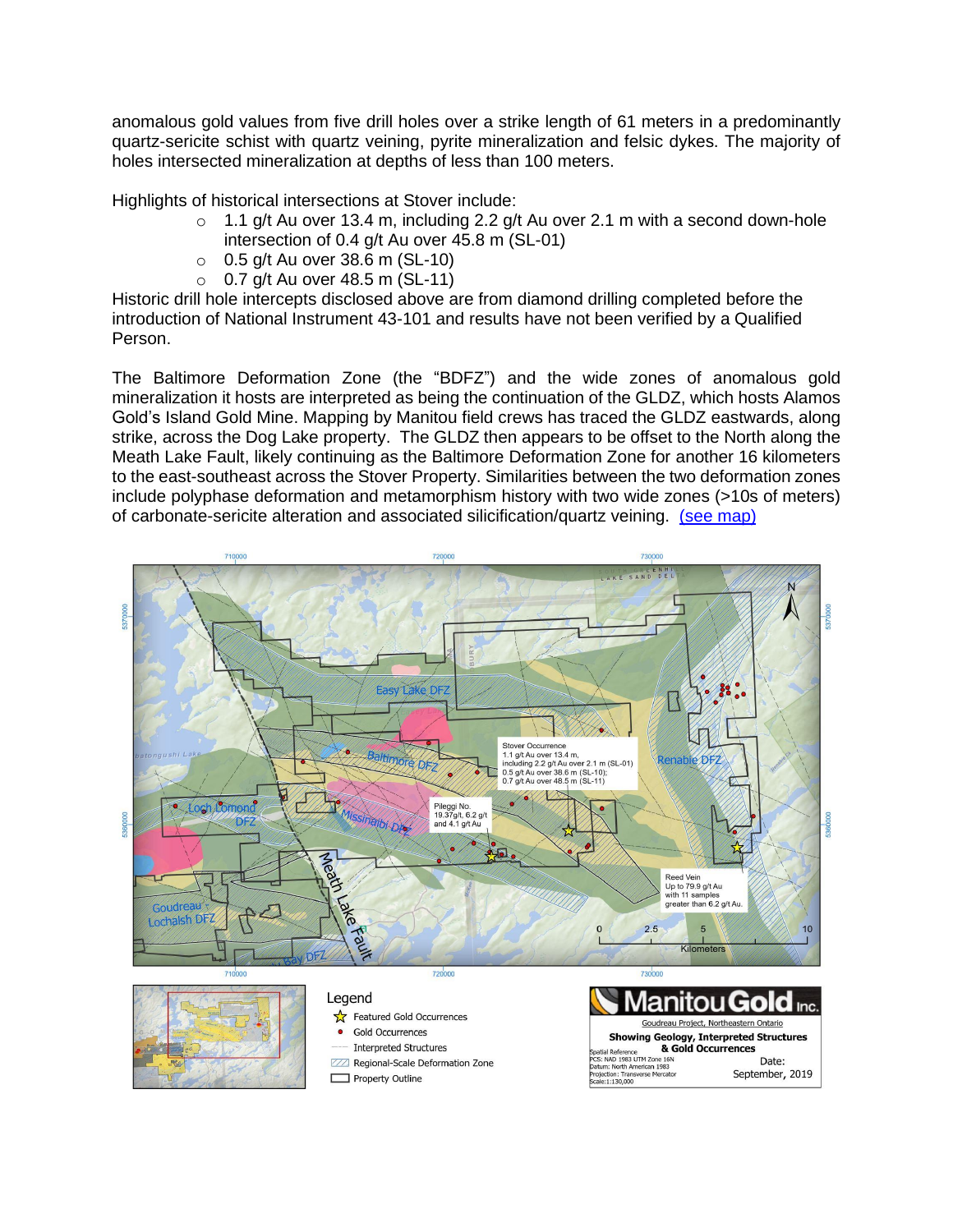# **Rockstar**

Exploration crews have been active at the Rockstar vein with surface stripping, channel sampling and trench mapping the Rockstar occurrence. Future efforts will focus on the newly discovered RS2 vein (see press [release](http://manitougold.com/_resources/news/nr-20190829.pdf) dated Aug 29, 2019), which runs parallel and south of the Rockstar vein, to outline its size, geometry and gold potential. This vein is situated south of the GLDZ.

#### **Strategic Partnership with Goldspot Discoveries Inc. and Target Generation**

In February 2019, Manitou entered into an Investment Agreement with a related one-year services contract with Goldspot Discoveries Inc. ("Goldspot") to assist in the data compilation, evaluation, interpretation and gold targets generation at the Company's properties.

Since February, Goldspot has been gathering, evaluating and interpreting multiple geophysical datasets that include magnetics, EM, VTEM, TDEM, to identify structures, lithology boundaries, dykes, and iron formations in relation to timing of the emplacement of gold mineralization. This interpretation will assist in identifying larger scale structures, alteration features and geologic boundaries.

In parallel, ground truthing of geology assemblages and structural timing were performed by Goldspot and Manitou's technical teams and will be combined with geophysical interpretation for target generation. Recently, crews have been on the ground focused on the Bankfield and Rockstar occurrences with the discovery of the new RS2 gold vein with an initial grab sample of 39.3 g/t Au.

It is anticipated that by the end of September 2019, Goldspot will submit deliverables on its regional scale geophysical evaluation for areas that cover the Baltimore, Missinaibi, Loch Lomond, Goudreau-Localsh, and Easy-Lake Deformation Zones.

#### **About the Goudreau Property**

Manitou Gold's Goudreau-Renabie area properties are comprised of a 22,500 hectare land package set between Alamos Gold's producing Island Gold mine to the West and the past producing Renabie mine to the East that traverses 37 km of contiguous lands along known deformation zones. Exploration of these properties will continue throughout the 2019-2020 field season. Grab samples are selected samples and are not representative of the mineralization hosted on the property.

#### **Qualified Person**

Richard Murphy, P.Geo is the qualified person responsible for the technical content contained in this release. He has reviewed and approved the content herein.

Samples reported herein were transported in sealed bags to Activation Laboratories assay lab in Thunder Bay, Ontario. Samples were then crushed to 75% passing 2mm, split, then pulverized to 85% passing 75 microns. Using a riffle splitter, a 50g sub-sample was created. Then, 50g fire assays were performed with an AA finish. Over limit analysis was performed on all primary assay results >3 g/t Au. All over limits were tested by fire assay with gravimetric finish.

For grab samples, Manitou Gold relies on the laboratory quality assurance and quality control program. A certified assay standard, blank or duplicate sample is submitted at regular intervals. Standard analytical results are checked for statistical accuracy.